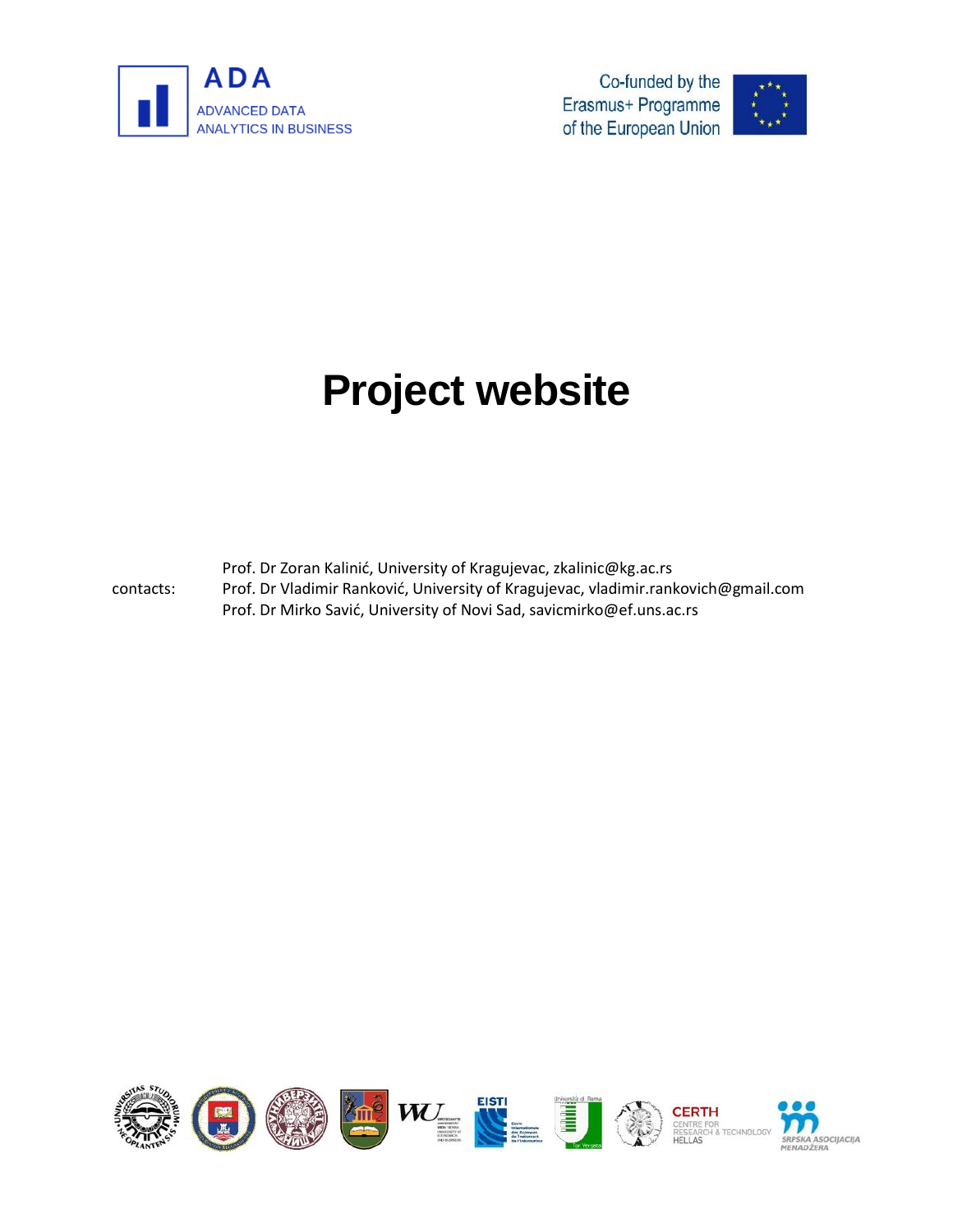| Project acronym:    | ADA                                   |  |
|---------------------|---------------------------------------|--|
| Project full title: | Advanced Data Analytics in Business   |  |
| Project No:         | 598829-EPP-1-2018-1-RS-EPPKA2-CBHE-JP |  |
| Funding scheme:     | ERASMUS+                              |  |
| Project start date: | November 15, 2018                     |  |
| Project duration:   | 36 months                             |  |

| Title of document:          | Project website                                                    |  |
|-----------------------------|--------------------------------------------------------------------|--|
| Work package:               | WP 4: Dissemination & Exploitation                                 |  |
| Activity:                   | Project website design and set-up (Deliverable 4.3.)               |  |
| Last version date:          | 25 March 2019                                                      |  |
| File name:                  | Project_website.docx                                               |  |
| Number of pages:            | 4                                                                  |  |
| <b>Dissemination level:</b> | Department/Faculty, Institution, Regional, National, International |  |

## VERSIONING AND CONTRIBUTION HISTORY

| Version             | Date       | <b>Revision description</b> | Partner responsible |
|---------------------|------------|-----------------------------|---------------------|
| $Ver.$ <sup>4</sup> | 25.03.2019 | First version               | <b>UNIKG</b>        |

## DISCLAIMER

The European Commission support for the production of this publication does not constitute an endorsement of the contents which reflects the views only of the authors, and the Commission cannot be held responsible for any use which may be made of the information contained therein.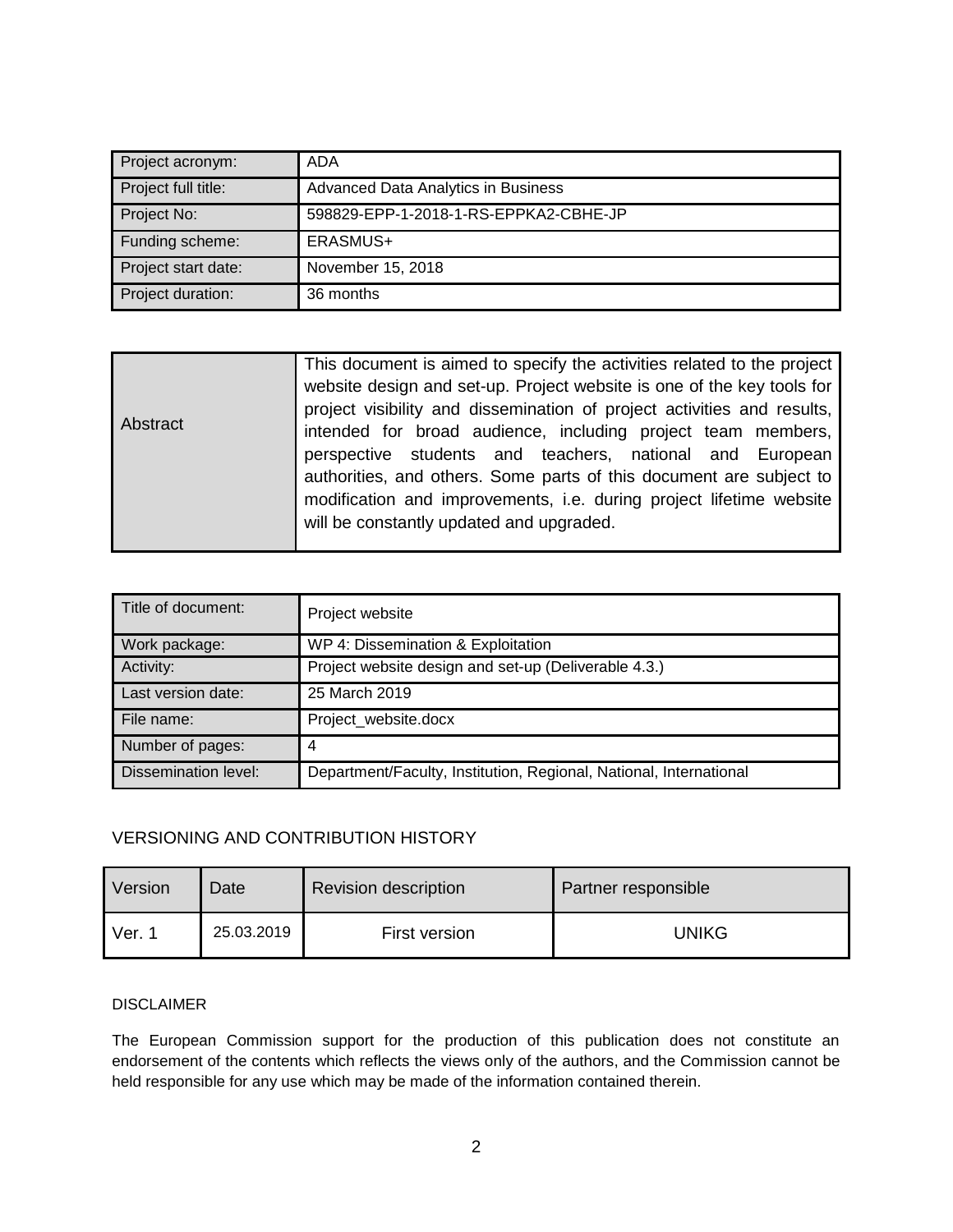## **Project website set-up**

In accordance with the Project application, as one of the main tools for project visibility and dissemination of project results, website of the project was designed and set-up. The activities on this task started immediately after the project has started (15 November 2018). AMRES (Academic network of Serbia), the body responsible for the management of .ac.rs domain, was contacted and, following the official application procedure, the project website domain was registered as [http://www.ada.ac.rs/.](http://www.ada.ac.rs/)

At the same time, the analysis of many Erasmus+ project websites was performed and based on this analysis, the initial website structure was designed. The website was build using Wordpress, the most popular open-source platform for website design and set-up, and Flash theme. The web-site is hosted at the premises of the University of Kragujevac, project partner responsible for dissemination.

Initial, draft version was launched before kick-off meeting, held in Novi Sad on November 26-27, 2018. Following suggestions collected during the kick-off meeting, the web-site was upgraded, using several plugins, available in Wordpress.

After selection of project logo and motto, these important elements of project visibility were added to the website homepage, as it can be seen on the following website screenshot.